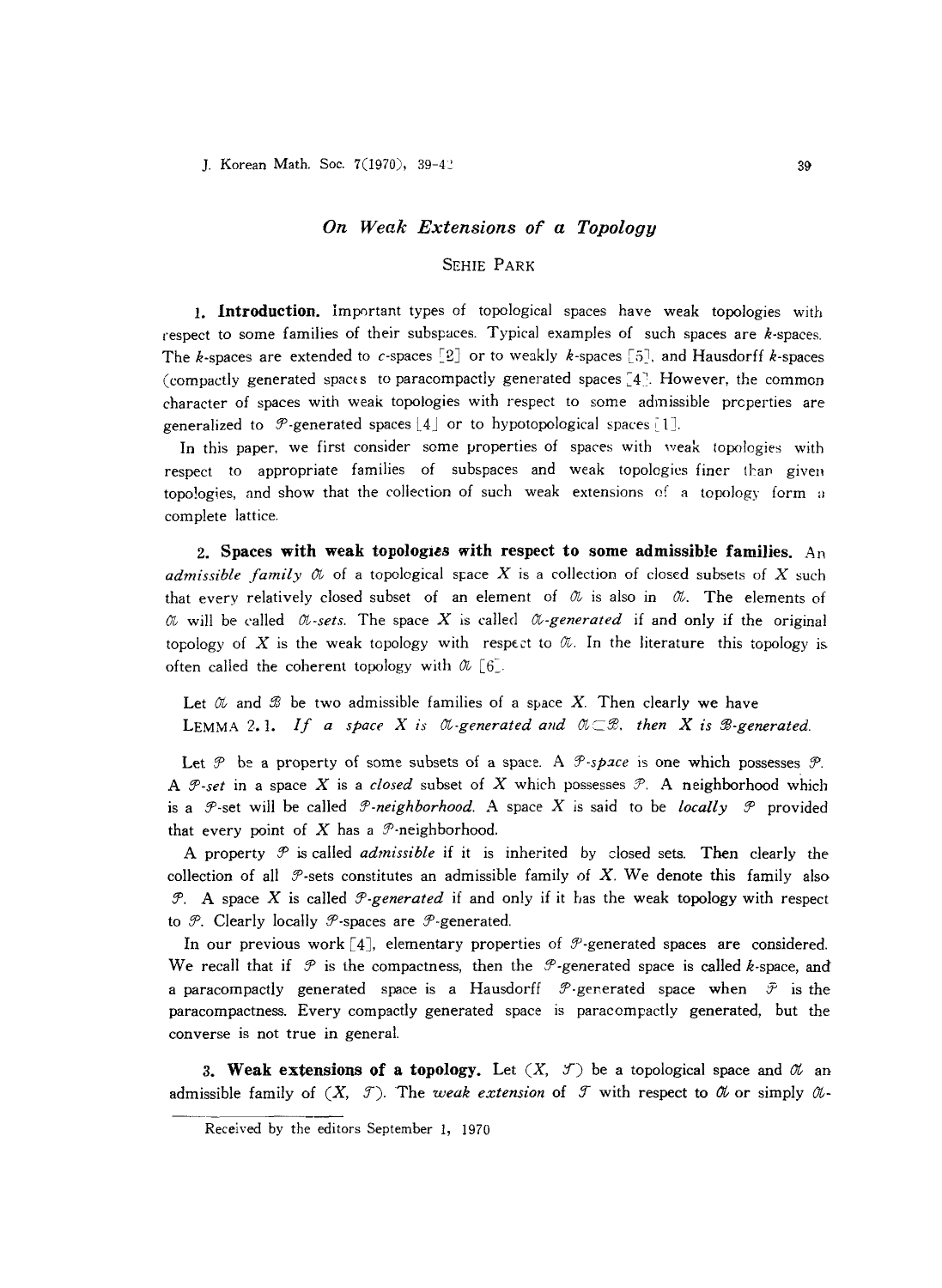*extension* of *f* is defined to be the family  $f(\alpha)$  of all subsets *U* of X such that, for every *S* in  $\alpha$ ,  $U \cap S$  is open in *S.* Equivalently, *A* is  $\mathcal{T}(\alpha)$ -closed if and only if  $A \cap S$ is closed in *S.*

If  $\mathcal P$  is an admissible property, then A is  $\mathcal T(\mathcal P)$ -closed if and only if  $A \cap S$  is a  $f - \mathcal{P}$ -set for every  $\mathcal{F}-\mathcal{P}$ -set *S*, where " $\mathcal{F}-\mathcal{P}$ -set" means " $\mathcal{P}$ -set with respect to  $\mathcal{F}$ ".

Clearly,  $f(\mathcal{U})$  is finer than *f*, and if *P* is the closedness, that is,  $\mathcal{P} = \mathcal{F}$ , then  $\mathcal{P} =$  $f(\mathcal{X})$ . If  $\mathcal P$  is the compactness, then the  $\mathcal P$ -extension is called the k-extension [3].

The following propositions are some elementary properties of weak extensions.

PROPOSITION 3.1. *If a subset S of*  $(X, \mathcal{T})$  *is in*  $\mathcal{O}$ *t, then f agrees with*  $\mathcal{T}(\mathcal{O}x)$ *on S.*

*Proof.* Since *S* is  $\mathcal{T}(\mathcal{X})$ -closed as  $\mathcal{T}(\mathcal{X})$  is finer than  $\mathcal{T}_2$ , a subset of *S* is  $\mathcal{T}(\mathcal{X})$ closed in the whole space whenever it is relatively  $\mathcal{T}(\alpha)$ -closed in S. Hence if a subset *R* of *S* is closed in *S* with respect to  $\mathcal{T}(\mathcal{U})$ , then its intersection with any  $\mathcal{U}$ -set must be *T*-closed. In particular,  $R=R\cap S$  is *T*-closed, and *T* is finer than  $\mathcal{T}(\mathcal{U})$  on *S*.

PROPOSITION 3.2. A *function*  $f$  *from*  $(X, \mathcal{T})$  *to a space*  $Y$  *is*  $\mathcal{T}(\mathcal{U})$ -continuous *if and only* if it is *J*-continuous on every  $\alpha$ -set of X.

*Proof.* If *f* is  $\mathcal{F}$ -continuous on  $\mathcal{U}$ -sets, then  $(f|S)^{-1}(F)=f^{-1}(F)\cap S$  is  $\mathcal{F}$ -closed for F closed in Y whenever S is an  $\alpha$ -set. Hence  $f^{-1}(F)$  is closed with respect to  $\mathcal{F}(\mathcal{X})$ , *i.e.*, *f* is  $\mathcal{F}(\mathcal{X})$ -continuous. The converse is trivial as  $\mathcal{F} = \mathcal{F}(\mathcal{X})$  on  $\mathcal{X}$ -sets by (3.1).

PROPOSITION 3.3.  $\mathcal{T}(\mathcal{U})$  *is the finest topology which agrees with*  $\mathcal{T}$  *on*  $\mathcal{U}$ -sets. *Proof.* By (3.2), the identity function of X is a continuous mapping of  $(X, \mathcal{F}(\alpha))$ to  $(X, \mathcal{T}')$  if  $\mathcal{T}'$  agrees with  $\mathcal{T}$  on  $\mathcal{U}$ -sets.

For an admissible property  $\mathcal P$  of  $(X, \mathcal T)$  which is expressed entirely in terms of set operations and closed (open) sets, we obtain the following propositions.

PROPOSITION 3.4. *If <sup>S</sup> is <sup>a</sup> 9'·set with respect to* 9"", *so is it with respect to any topology*  $J'$  *of* X with

$$
\mathcal{I}{\subset}\mathcal{I}'{\subset}\mathcal{I}(\mathcal{P}).
$$

*Proof.* Immediate from  $(3.1)$  as *S* must be closed with respect to  $\mathcal{I}'$ .

PROPOSITION 3.5.  $(X, \mathcal{T}(\mathcal{P}))$  *is a*  $\mathcal{P}$ *-generated space. Consequently,*  $(\mathcal{J}(\mathcal{P}))(\mathcal{P}) = \mathcal{J}(\mathcal{P}).$ 

*Proof.* If *F* intersects with all  $f(\mathcal{P})$ - $\mathcal{P}$ -sets in  $f(\mathcal{P})$ -closed sets, so does it with all *I-9*-sets by (3.4). Since  $\mathcal{I} = \mathcal{I}(\mathcal{P})$  on *J-9*-sets by (3.1), this implies that *F* is closed with respect to  $\mathcal{T}(\mathcal{P})$ .

REMARK. In a topological space  $(X, \mathcal{T})$ , let  $\mathcal{P}$  and  $\mathcal{Q}$  be two admissible properties satisfying  $\mathcal{F}(\mathcal{P}) \supset \mathcal{F}(Q)$ . It is noted that in this case, a  $\mathcal{F}(\mathcal{P})$ - $\mathcal{P}$ -set is not necessarily *I*-*P*-sets by (3.4). Since  $\mathcal{T} = \mathcal{T}(\mathcal{P})$  on  $\mathcal{T} \cdot \mathcal{P}$ -sets by (3.1), this implies t<br>with respect to  $\mathcal{T}(\mathcal{P})$ .<br>REMARK. In a topological space  $(X, \mathcal{T})$ , let  $\mathcal{P}$  and  $\mathcal{Q}$  be two admiss<br>satisfying

EXAMPLE. Let  $(X, \mathcal{T})$  be the one point compactification of the long line in which the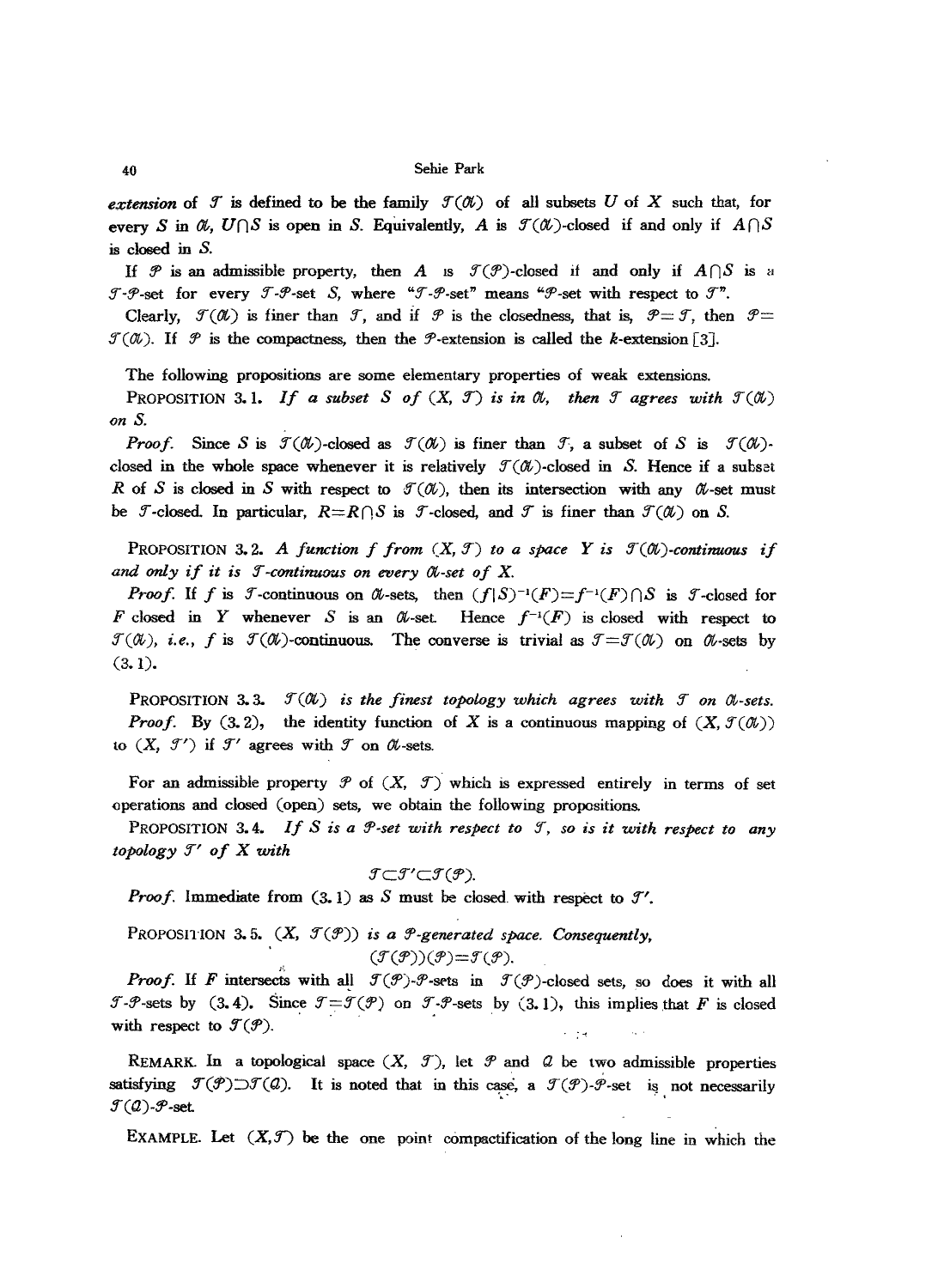point at infinity is designated by  $p$ ; let  $\mathcal P$  and  $\mathcal Q$  denote discreteness and metrizability, respectively. In this case,  $\mathcal{T}(\mathcal{P})$  is the discrete topology as every  $\mathcal{P}$ -set in *X* is a finite set by compactness. On the other hand, since a closed subspace of the long line is metrizable if and only if it is bounced above,  $\mathcal{T}(\mathcal{Q})$  agrees with  $\mathcal{T}$  on  $X-p$  but makes the one point set  $p$  open. Therefore, all subsets of X are  $f(\mathcal{P})$ - $\mathcal{P}$ -sets, while the culv  $\mathcal{F}(\mathcal{Q})$   $\mathcal{P}$ -jets are finite sets by countable compactness of the long line.

For admissible properties Proposition 3.3 can be generalized as follows:

PROPOSITION 3.6. In a topological space  $(X,\mathcal{F})$ , let  $\mathcal{P}$  and  $\mathcal{Q}$  be two admissible *propertie; satisfying*  $T(\mathcal{P}) \supset T(\mathcal{Q})$ . Then  $T(\mathcal{P})$  *is the finest topology which agrees with*  $\mathcal{T}(\mathcal{Q})$  on  $\mathcal{T}\text{-}\mathcal{P}\text{-}sets$ .

*Proof.* Let  $\mathcal{T}'$  be a topology which agrees with  $\mathcal{T}(\mathcal{Q})$  on a  $\mathcal{T}\text{-}\mathcal{P}\text{-set}$  *S.* Then  $F$  is  $\mathcal{T}'$ -closed if and only if  $F \cap S$  is  $\mathcal{T}'$ -closed in *S*, or equivalently  $F \cap S$  is  $\mathcal{T}(Q)$ -closed in *S* by assumption. Hence *F* is  $\mathcal{I}(\mathcal{P})$ -closed since  $\mathcal{I}(\mathcal{Q}) \subset \mathcal{I}(\mathcal{P})$ , which shows  $\mathcal{I}(\mathcal{P})$  is finer than  $\mathcal{I}'$ .

REMARK. In each of (3.1)-(3.5), letting X be Hausdorff and  $\alpha = \mathcal{P}$  the compactness, we can obtain properties of the k-extension of a topology given in [3].

4. The lattice of all  $\alpha$ -extensions. In this section, we are mainly concerned a collection of admissible families in a topological space  $(X, \mathcal{T})$ .

Let  $\{\mathscr{U}_a\}$  be a collection of admissible families of  $(X,\mathcal{J})$ . Then clearly  $\bigcup \mathscr{U}_a$  and  $\bigcap \mathcal{U}_\alpha$  are also admissible families. The elements of  $\bigcup \mathcal{U}_\alpha$  and  $\bigcap \mathcal{U}_\alpha$  are called to be  $\bigvee \mathcal{U}_\alpha$ . *sets* and  $\bigwedge \mathcal{U}_{\alpha}$ -sets, respectively.

LEMMA 4.1. Let  $\emptyset$  and  $\emptyset$  be two admissible families of  $(X,\mathcal{T})$ . If  $\emptyset \subset \mathcal{B}$ , then  $\mathcal{T}(\mathcal{O}U)$  *is finer than*  $\mathcal{T}(\mathcal{B})$ .

*Proof.* If *F* is  $\mathcal{T}(\mathcal{B})$ -closed, it intersects with each  $\alpha$ -set in a  $\mathcal{T}$ -closed set as  $\alpha$ -sets are  $\mathscr{B}$ -sets by hypothesis. Hence, F must be  $\mathscr{T}(\mathscr{U})$ -closed as well.

LEMMA 4.2. Let  $\{\mathcal{O}_a\}$  be a collection of admissible families of  $(X,\mathcal{F})$ . Then  $\mathcal{F}(\bigcap \mathcal{O}_{\alpha})$  *is finer than each of*  $\mathcal{F}(\mathcal{O}_{\alpha})$ .

*Proof.* Immediate from (4.1) as each  $\mathcal{U}_a$  contains  $\bigcap \mathcal{U}_a$ .

LEMMA 4.3. Let  $\{\mathcal{O}_\alpha\}$  be a collection of admissible families of  $(X,\mathcal{F})$ . Then  $\mathcal{F}(\cup\mathcal{A}_a)$  is the greatest lower bound of  $\{\mathcal{F}(\mathcal{A}_a)\}\$  in the lattice of all topologies on X; *that* is  $\mathcal{T}(\bigcup \mathcal{X}_{\alpha}) = \bigcap \mathcal{T}(\mathcal{X}_{\alpha}).$ 

*Proof.* Since each  $\mathcal{U}_\alpha$  is contained in  $\bigcup \mathcal{U}_\alpha$ ,  $\bigcap \mathcal{I}(\mathcal{U}_\alpha)$  must be finer than  $\mathcal{I}(\bigcup \mathcal{U}_\alpha)$ by (4.1). To reverse this relation, let F be closed with respect to each  $\mathcal{F}(\mathcal{U}_a)$  and *S* and arbitrary  $\sqrt{\alpha_s}$ -set. Since S must be a  $\alpha_s$ -set for some  $\alpha$ , the definition of  $\mathcal{T}(\alpha_s)$  for this particular choice of  $\alpha$  implies that  $F \cap S$  is closed in *S* with respect to *T*. Hence  $F \cap S$  is  $\mathcal{F}$ -closed in the whole space as *S* is a  $\mathcal{F}$ -closed set. This proves that *F* is closed with respect to  $\mathcal{T}(\cup \mathcal{X}_{\alpha})$ , and  $\bigcap \mathcal{T}(\mathcal{X}_{\alpha})$  is coarser than  $\mathcal{T}(\cup \mathcal{X}_{\alpha})$ .

Let  $\{\mathscr{X}_a\}$  be the collection of all admissible families of  $(X, \mathscr{T})$ . The partially ordered